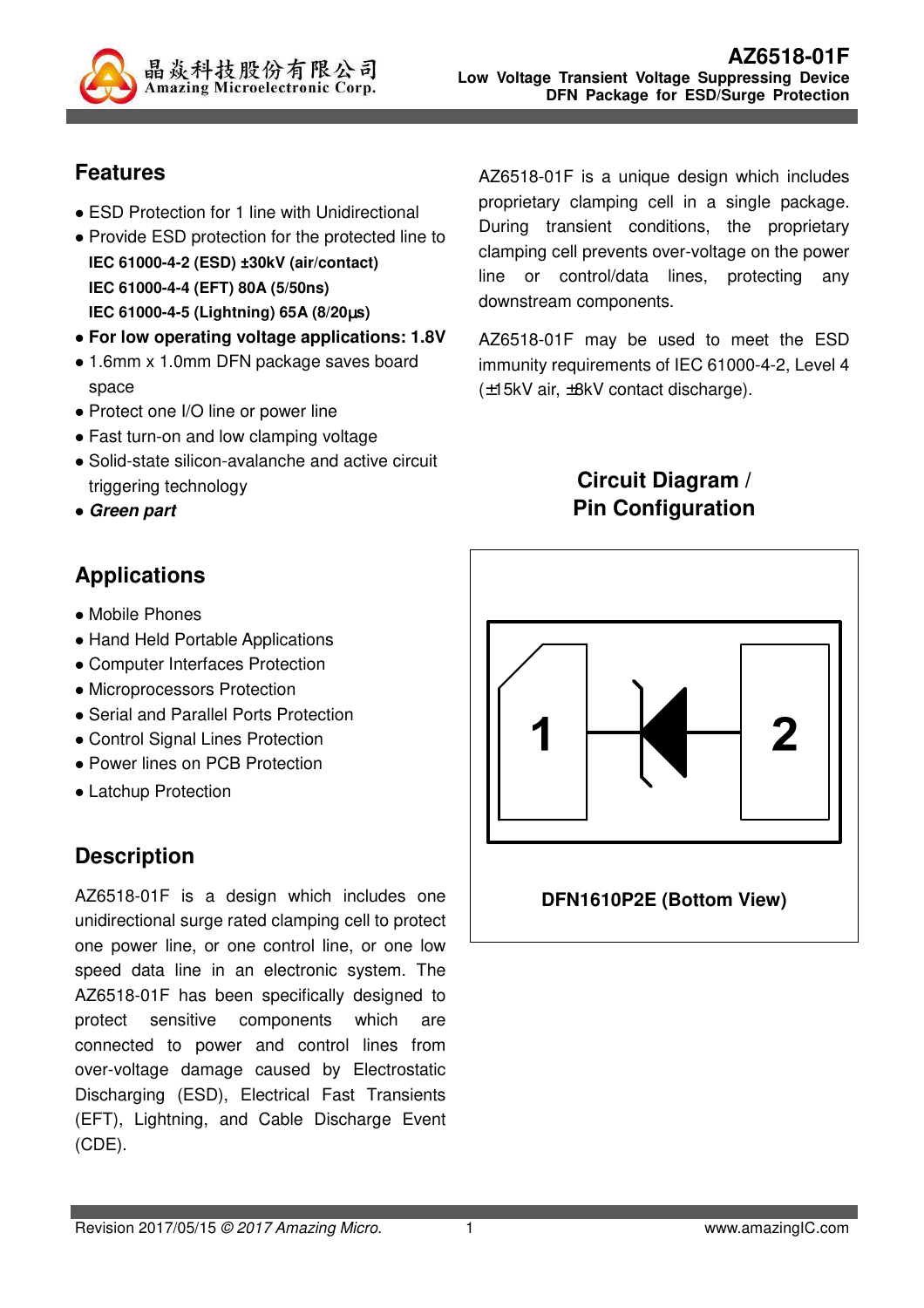

#### **SPECIFICATIONS**

| <b>ABSOLUTE MAXIMUM RATINGS</b>           |                            |                 |              |
|-------------------------------------------|----------------------------|-----------------|--------------|
| <b>PARAMETER</b>                          | <b>SYMBOL</b>              | <b>RATING</b>   | <b>UNITS</b> |
| Peak Pulse Current (tp=8/20µs)            | I <sub>PP</sub>            | 65              | A            |
| Operating Supply Voltage (pin-1 to pin-2) | $\mathsf{V}_{\mathsf{DC}}$ | 2.0             | V            |
| ESD per IEC 61000-4-2 (Air)               | $V_{ESD-1}$                | ±30             | kV           |
| ESD per IEC 61000-4-2 (Contact)           | $V_{ESD-2}$                | ±30             |              |
| <b>Lead Soldering Temperature</b>         | ${\sf T}_{\sf SOL}$        | 260 (10 sec.)   | $^{\circ}C$  |
| <b>Operating Temperature</b>              | $\mathsf{T}_{\mathsf{OP}}$ | $-55$ to $+85$  | $^{\circ}C$  |
| Storage Temperature                       | ${\mathsf T}_{\text{STO}}$ | $-55$ to $+150$ | $^{\circ}C$  |

| <b>ELECTRICAL CHARACTERISTICS</b>               |                        |                                                                                                |             |            |            |              |
|-------------------------------------------------|------------------------|------------------------------------------------------------------------------------------------|-------------|------------|------------|--------------|
| <b>PARAMETER</b>                                | <b>SYMBOL</b>          | <b>CONDITIONS</b>                                                                              | <b>MINI</b> | <b>TYP</b> | <b>MAX</b> | <b>UNITS</b> |
| <b>Reverse Stand-Off</b><br>Voltage             | <b>V<sub>RWM</sub></b> | Pin-1 to pin-2, $T=25^{\circ}$ C.                                                              |             |            | 1.8        | $\vee$       |
| Reverse Leakage<br>Current                      | $I_{\text{Leak}}$      | $V_{BWM}$ = 1.8V, T=25 °C, pin-1 to<br>pin-2.                                                  |             |            | 0.5        | μA           |
| Reverse Breakdown<br>Voltage                    | $V_{BV}$               | $I_{BV} = 1 \text{mA}, T = 25 \text{ °C}, \text{pin-1 to pin-2}.$                              | 2.2         |            |            | $\vee$       |
| <b>Forward Voltage</b>                          | $V_F$                  | $I_F = 15 \text{mA}, T = 25 \text{°C}, \text{pin-2 to pin-1}.$                                 | 0.6         |            | 1.2        | $\vee$       |
| Surge Clamping<br>Voltage                       | $V_{CL}$               | $I_{PP}$ = 5A, tp=8/20 $\mu$ s, T=25 °C,<br>pin-1 to pin-2.                                    |             | 3.0        |            | $\vee$       |
| <b>ESD Clamping</b><br>Voltage (Note 1)         | $V_{\text{clamp}}$     | IEC 61000-4-2 +8kV ( $I_{TLP}$ = 16A),<br>$T = 25^{\circ}C$ , Contact mode, pin-1 to<br>pin-2. |             | 3.6        |            | $\vee$       |
| <b>ESD Dynamic</b><br><b>Turn-on Resistance</b> | R <sub>dynamic</sub>   | IEC 61000-4-2, 0~+8kV, Contact<br>mode, $T = 25^{\circ}C$ , pin-1 to pin-2.                    |             | 0.05       |            | $\Omega$     |
| Channel Input<br>Capacitance                    | $C_{\text{IN}}$        | $V_R = 0V$ , f = 1MHz, T=25 °C, pin-1<br>to pin-2.                                             |             | 160        | 190        | pF           |

Note 1: ESD Clamping Voltage was measured by Transmission Line Pulsing (TLP) System.

TLP conditions:  $Z_0 = 50\Omega$ ,  $t_p = 100$ ns,  $t_r = 1$ ns.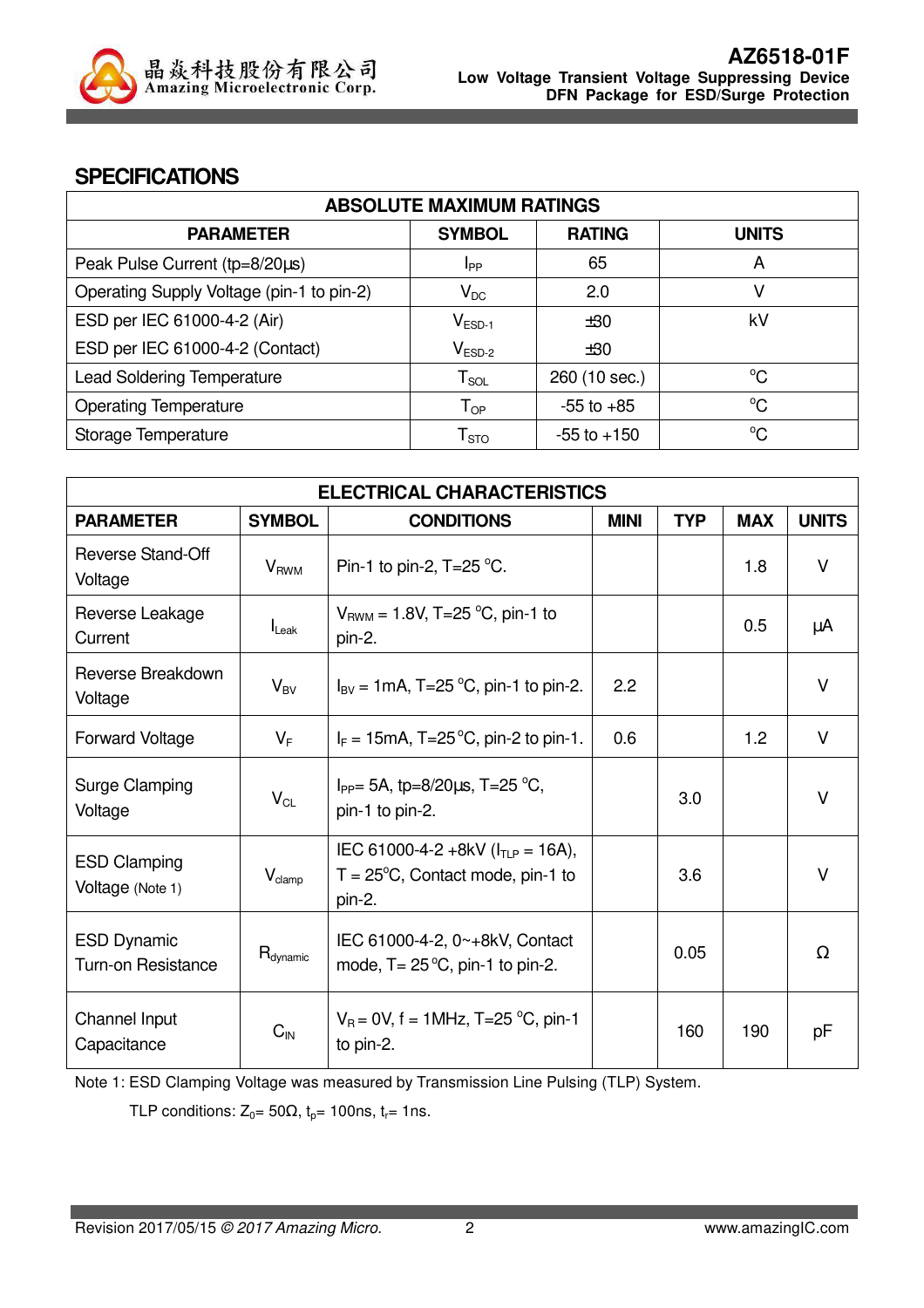

#### **Typical Characteristics**



**Transmission Line Pulsing (TLP) Measurement**





**Peak Pulse Current (A)**

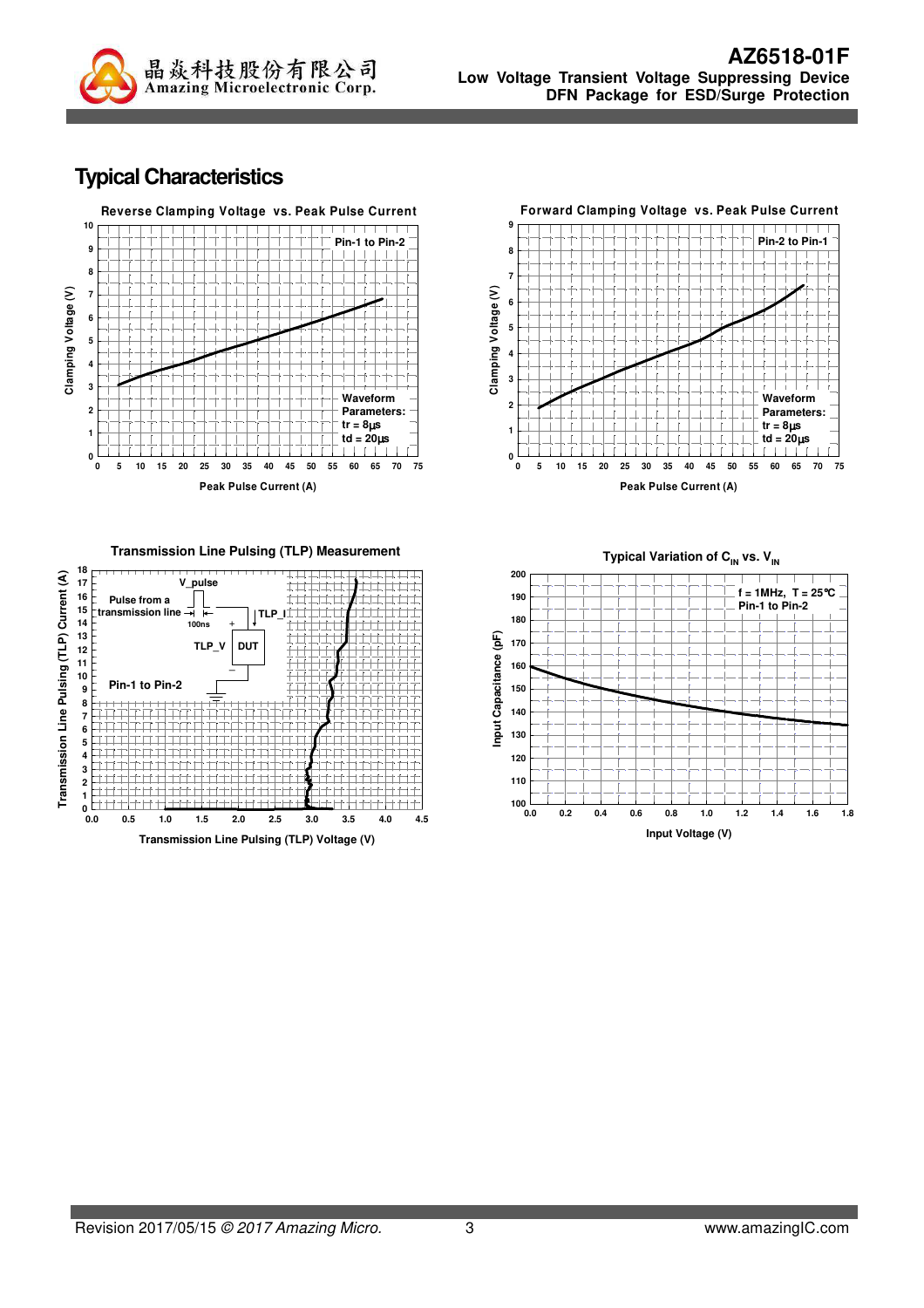

## **Applications Information**

The AZ6518-01F is designed to protect one line against system ESD / EFT / Lightning pulses by clamping it to an acceptable reference.

The usage of the AZ6518-01F is shown in Fig. 1. Protected lines, such as data lines, control lines, or power lines, are connected at pin 1. The pin 2 should be connected directly to a ground plane on the board. All path lengths connected to the pins of AZ6518-01F should be kept as short as possible to minimize parasitic inductance in the board traces.

In order to obtain enough suppression of ESD induced transient, good circuit board is critical. Thus, the following guidelines are recommended:

- Minimize the path length between the protected lines and the AZ6518-01F.
- Place the AZ6518-01F near the input terminals or connectors to restrict transient coupling.
- The ESD current return path to ground should be kept as short as possible.
- Use ground planes whenever possible.
- NEVER route critical signals near board edges and near the lines which the ESD transient easily injects to.

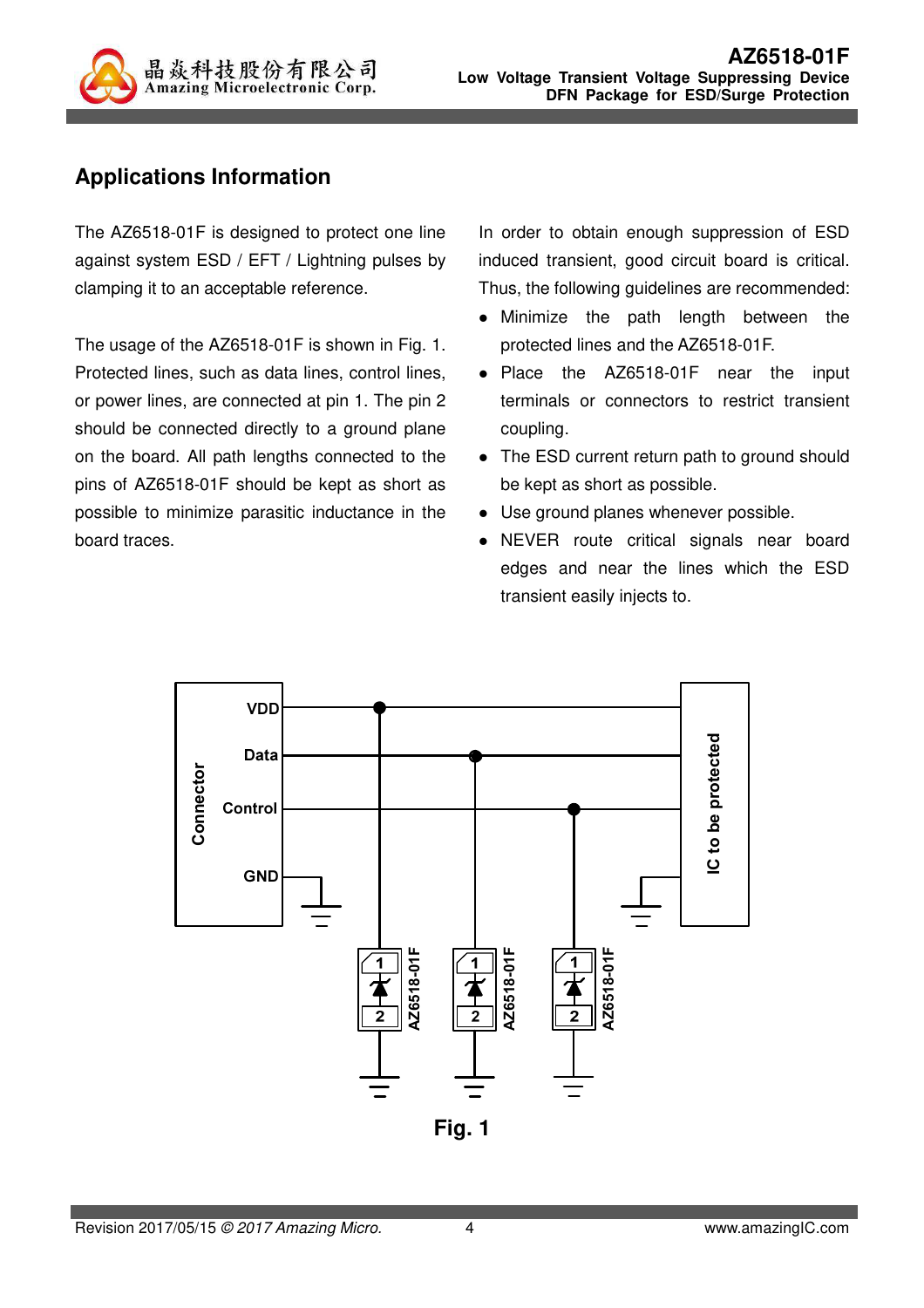

## **Mechanical Details**











#### **PACKAGE DIMENSIONS**

|                | <b>Millimeter</b> |                |      |  |
|----------------|-------------------|----------------|------|--|
| <b>SYMBOL</b>  | Min.              | Typ.           | Max. |  |
| A              | 0.95              | 1.00           | 1.05 |  |
| B              | 1.55              | 1.60           | 1.65 |  |
| C              | 0.75              | 0.80           | 0.85 |  |
| D              | 0.45              | 0.50           | 0.55 |  |
| D <sub>1</sub> |                   | 0.02           | 0.05 |  |
| E              |                   | <b>1.10BSC</b> |      |  |
| F              | 0.10              | 0.15           | 0.20 |  |
| Н              | 0.15              | 0.20           | 0.25 |  |
| L              | 0.35              | 0.40           | 0.45 |  |

# **LAND LAYOUT**



#### Notes:

This LAND LAYOUT is for reference purposes only. Please consult your manufacturing partners to ensure your company's PCB design guidelines are met.